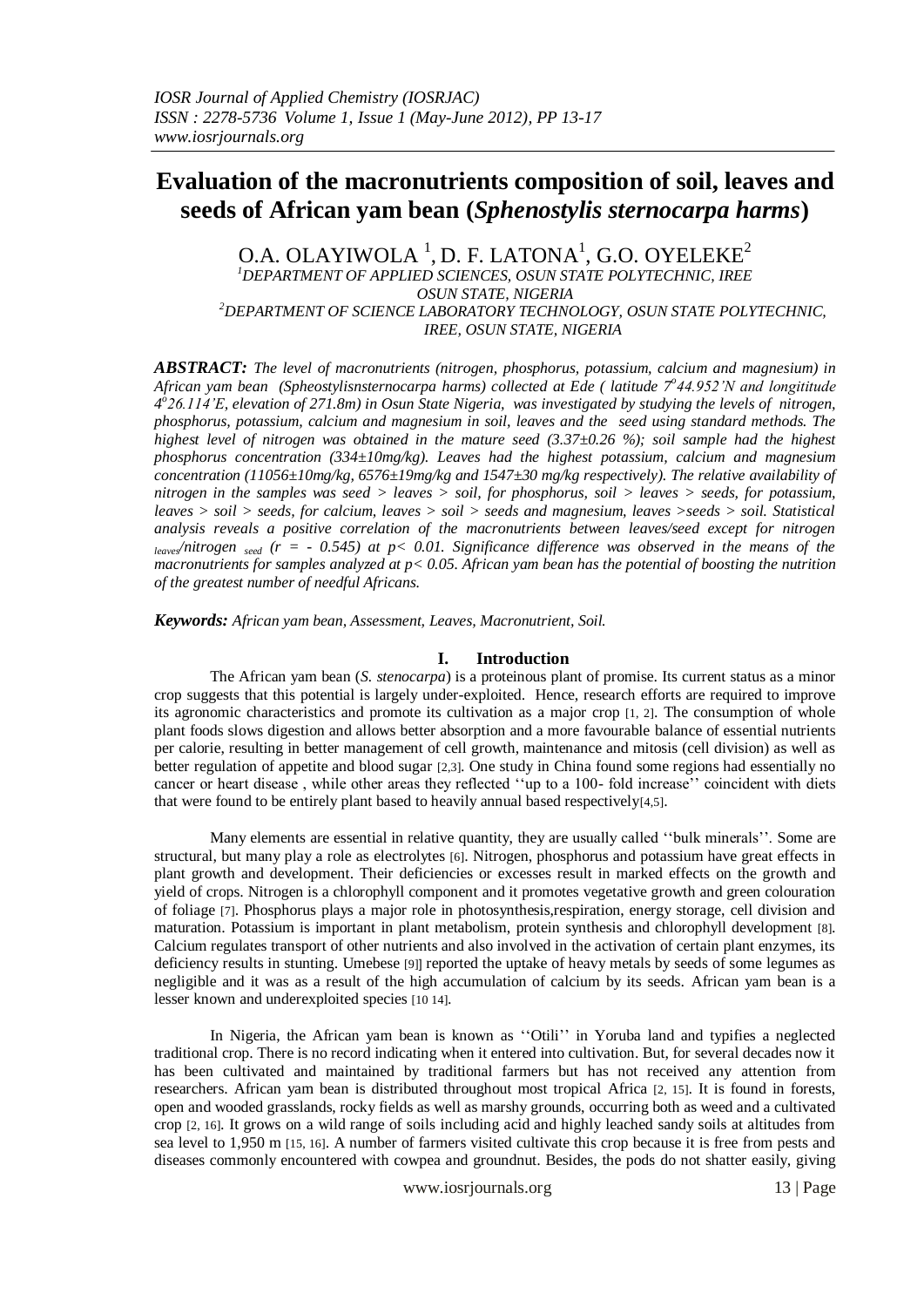them the flexibility to make harvests as the need arises. Finally, it suffers less damage in storage compared to cowpea. Their main problem is long hours required in cooking.

African yam been have been reported in Nigeria [10, 12, 17-22] but none of these researchers studied it in a region where chicken are being reared.

## **1.1 Aim**

This research work therefore looks into the levels of macronutrients in the soil, leaves and seeds of African yam bean around poultry farm environment.

### **1.2 Study area**

The study area was in Ede (latitude  $7^{\circ}44.952$ ' N and longititude  $4^{\circ}26.114$ ' E), Osun state Nigeria with an elevation of 271.8 m above sea level. The site used for the study was a poultry farm.

### **1.3 Sample collection/ preparation**

Three different samples were used for the study. These include soil, leaves, and seed of African yam bean collected at different points on the farm. Soil samples were collected in a labeled polythene bag. Leaves were also collected in a labeled polythene bag. The pods containing African yam bean were carefully removed to get the beans. These samples were taken to the laboratory and analyzed immediately for nitrogen, phosphorus, potassium, calcium and magnesium contents.

### **1.4 Sample analysis**

10.0g of ground leaves and bean seed were weighed into a porcelain crucible and ignited in a murfle furnace for five hours. 50ml 1N HCl was added to 0.2g of ash obtained from this and then digested. This was filtered and made up with distilled water. 0.2g of soil sample was weighed into a crucible and digested with 50ml 1N HCl, filtered and made up with distilled water. Standard solutions of the metals (K, Ca and Mg) were prepared for calibration. The resulting absorbance of the calcium and magnesium were determined from the calibration graph and concentration recorded as mg/kg of metal using atomic absorption spectrophotometer (BUCK 210 VGP). Phosphorus was determined in the samples collected colorimetrically using Vanado-molybdate method. Nitrogen in the samples collected was determined by Kjeldahl method. The percentage nitrogen was then determined by distillation using 40% NaOH and 4% boric acid. It was then titrated against 0.01N HCl.

### **1.5 Statistical analysis**

All analyses were carried out in triplicates ( $n = 3$ ) and results recorded in averages. Using a one-way classification, analysis of variance (ANOVA) of the means of macronutrients in soil, leaves, and seeds was done to test the level of significance at p< 0.05. Pearson correlation was also performed to see level of association between the parameters using STATISTICAL 7.

### **II. Results and Discussion**

The results of the analysis of macronutrients obtained are as shown in tables 1-3.Table 1 illustrates level of macronutrients in soil used in planting African yam bean. Table 2 illustrates the level of macronutrients in leaves of African yam bean and table 3 shows the levels of macronutrients in seeds of African yam bean.

Table 1 illustrates the level of macronutrients in soil. The nitrogen level here  $(0.245\pm0.12\%)$  was lower compared to what was obtained in table 2 and 3. The highest nitrogen content was obtained in table 2 and 3.The highest nitrogen content was obtained in African yam bean seed. This can be as a result of the chicken manure present

| Table 1: Macronutrient composition of the soil of African yam bean (Sphenostylis sternocarpa Harms) |  |
|-----------------------------------------------------------------------------------------------------|--|
|-----------------------------------------------------------------------------------------------------|--|

| Macronutrient | $Mean \pm SD$      |
|---------------|--------------------|
| Nitrogen      | $0.245 \pm 0.12\%$ |
| Phosphorus    | $334\pm10$ mg/kg   |
|               |                    |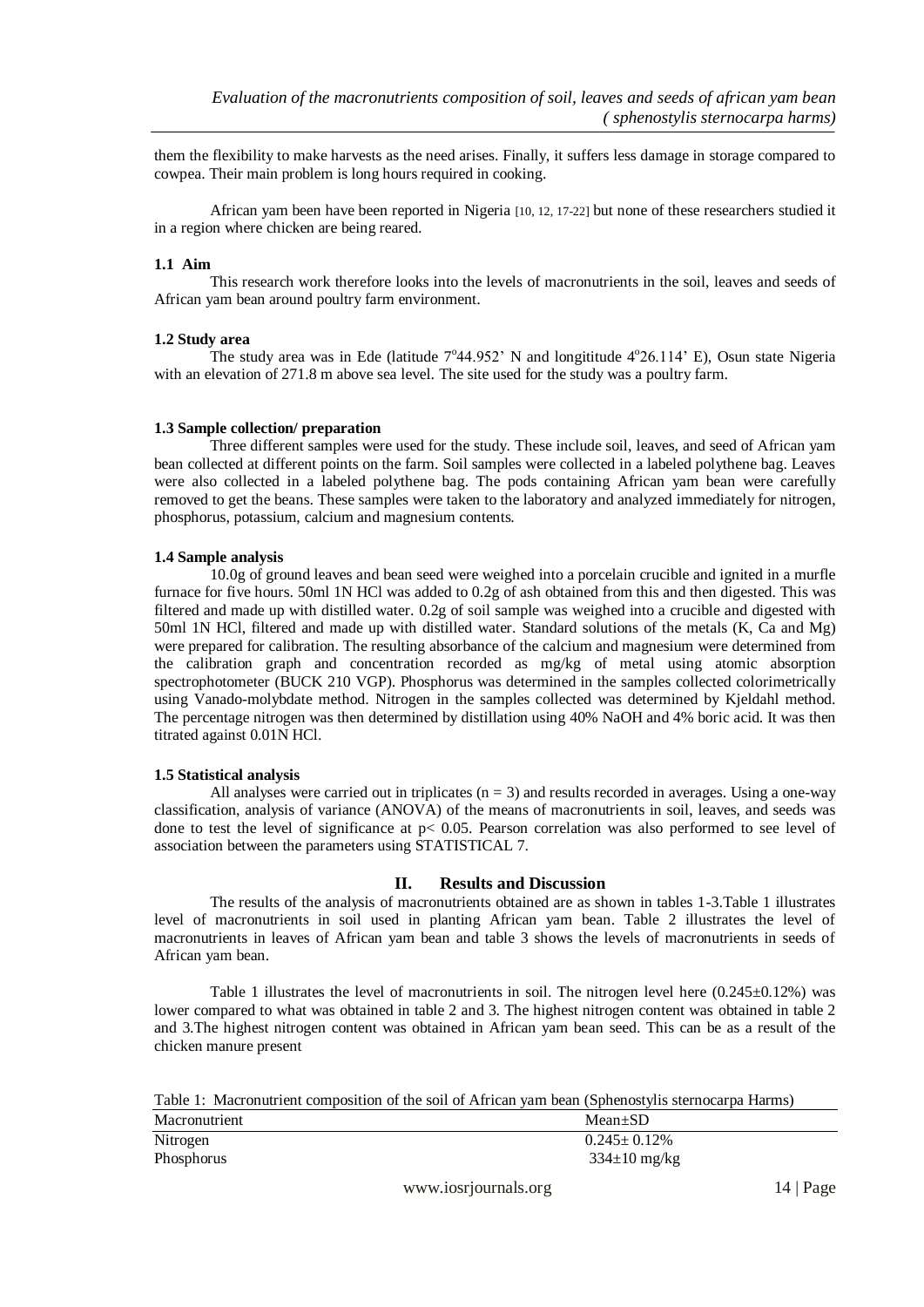*Evaluation of the macronutrients composition of soil, leaves and seeds of african yam bean ( sphenostylis sternocarpa harms)*

| Potassium | $6644 \pm 13 \text{ mg/kg}$ |
|-----------|-----------------------------|
| Calcium   | $1738 \pm 15 \text{ mg/kg}$ |
| Magnesium | $752\pm13$ mg/kg            |

| Table 2: Macronutrient composition of leaves of African yam bean (Sphenostylis sternocarpa Harms) |                              |  |
|---------------------------------------------------------------------------------------------------|------------------------------|--|
| Macronutrient                                                                                     | $Mean \pm SD$                |  |
| Nitrogen                                                                                          | 2.01%                        |  |
| Phosphorus                                                                                        | $294 \pm 10 \text{ mg/kg}$   |  |
| Potassium                                                                                         | $11056 \pm 10 \text{ mg/kg}$ |  |
| Calcium                                                                                           | $6576 \pm 19 \text{ mg/kg}$  |  |
| Magnesium                                                                                         | $1547 \pm 30 \text{ mg/kg}$  |  |

in the soil for nutrient supplement. Potassium was very high in leaves analyzed according to table 2. Potassium obtained in the mature seed in table 3 was very low compared to what was obtained in other tables. This might be attributed to the fact that on the site where the samples were collected, poultry manure are not being disposed here and so might contribute to the low level of phosphorus in this site. Calcium regulates transport of other nutrients and this explains why its level was highest in the leaves of African yam bean as shown in table 2 (6576±19 mg/kg). The lowest level of calcium was obtained in the mature seed in table 3 (460±4mg/kg). Concentration of magnesium was highest in the leaves of African yam bean seed as shown in table 2. The absorption of metals in plants depends on the degree of the element dilution, which is related to the physical and chemical properties of the soil [23, 24]. Nutrients uptake in the soil is achieved by cation exchange, wherein root hairs pump hydrogen ions  $(H<sup>+</sup>)$  into the soil through proton pumps. These hydrogen ions displace cation attached to negatively charged soil particles so that the cations are available for uptake by the root.

Table 3: Macronutrient composition of seed of African yam bean (Sphenostylis sternocarpa Harms)

| Macronutrient | $Mean \pm SD$               |
|---------------|-----------------------------|
| Nitrogen      | $3.37 \pm 0.26\%$           |
| Phosphorus    | $75.5 \pm 2.1$ mg/kg        |
| Potassium     | $2422 \pm 11 \text{ mg/kg}$ |
| Calcium       | $460\pm4$ mg/kg             |
| Magnesium     | $1101\pm 5$ mg/kg           |

Nitrogen in this study compares well with what was obtained by [25]. The levels of phosphorus, potassium, calcium and magnesium in this study were higher compared to what was obtained by [25] and [26] and this might be because of the environment where the soil was obtained. The nature of environment had a great impact on the composition of soil samples analyzed.

| Table +. I carson correlation between pairs of macromaticing in son, leaves, and secu- |                     |  |
|----------------------------------------------------------------------------------------|---------------------|--|
| Macronutrient pairs                                                                    | Pearson correlation |  |
| $N_{\text{soil}}/N_{\text{leaves}}$                                                    | $r = -0.490$        |  |
| $N_{\text{leaves}}/N_{\text{seed}}$                                                    | $r = -0.545$        |  |
| $N_{\text{soil}}/N_{\text{seed}}$                                                      | $r = 0.365$         |  |
| $P_{\text{soil}}/P_{\text{leaves}}$                                                    | $r = -0.925$        |  |
| $P_{leaves}/P_{seed}$                                                                  | $r = 0.614$         |  |
| $P_{\text{soil}}/P_{\text{seed}}$                                                      | $r = -0.466$        |  |
| $K_{\text{soil}}/K_{\text{leaves}}$                                                    | $r = -0.767$        |  |
| $K_{\text{leaves}}/K_{\text{seed}}$                                                    | $r = 0.355$         |  |
| $K_{\text{soil}}/K_{\text{seed}}$                                                      | $r = -0.479$        |  |
| Ca <sub>soil</sub> /Ca <sub>leaves</sub>                                               | $r = 0.561$         |  |
| $Ca_{\text{leaves}}/Ca_{\text{seed}}$                                                  | $r = -0.385$        |  |
| Ca <sub>soil</sub> /Ca <sub>seed</sub>                                                 | $r = -0.385$        |  |
| $Mg_{soli}/Mg_{s}$ <sub>eaves</sub>                                                    | $r = -0.287$        |  |
| $Mg_{leaves}/Mg_{seed}$                                                                | $r = 0.900$         |  |
| $Mg$ soil/ $Mg$ seed                                                                   | $r = -0.183$        |  |
| $N_{\text{soil}}/K_{\text{seed}}$                                                      | $r = 0.901$         |  |

Table 4: Pearson correlation between pairs of macronutrients in soil, leaves, and seed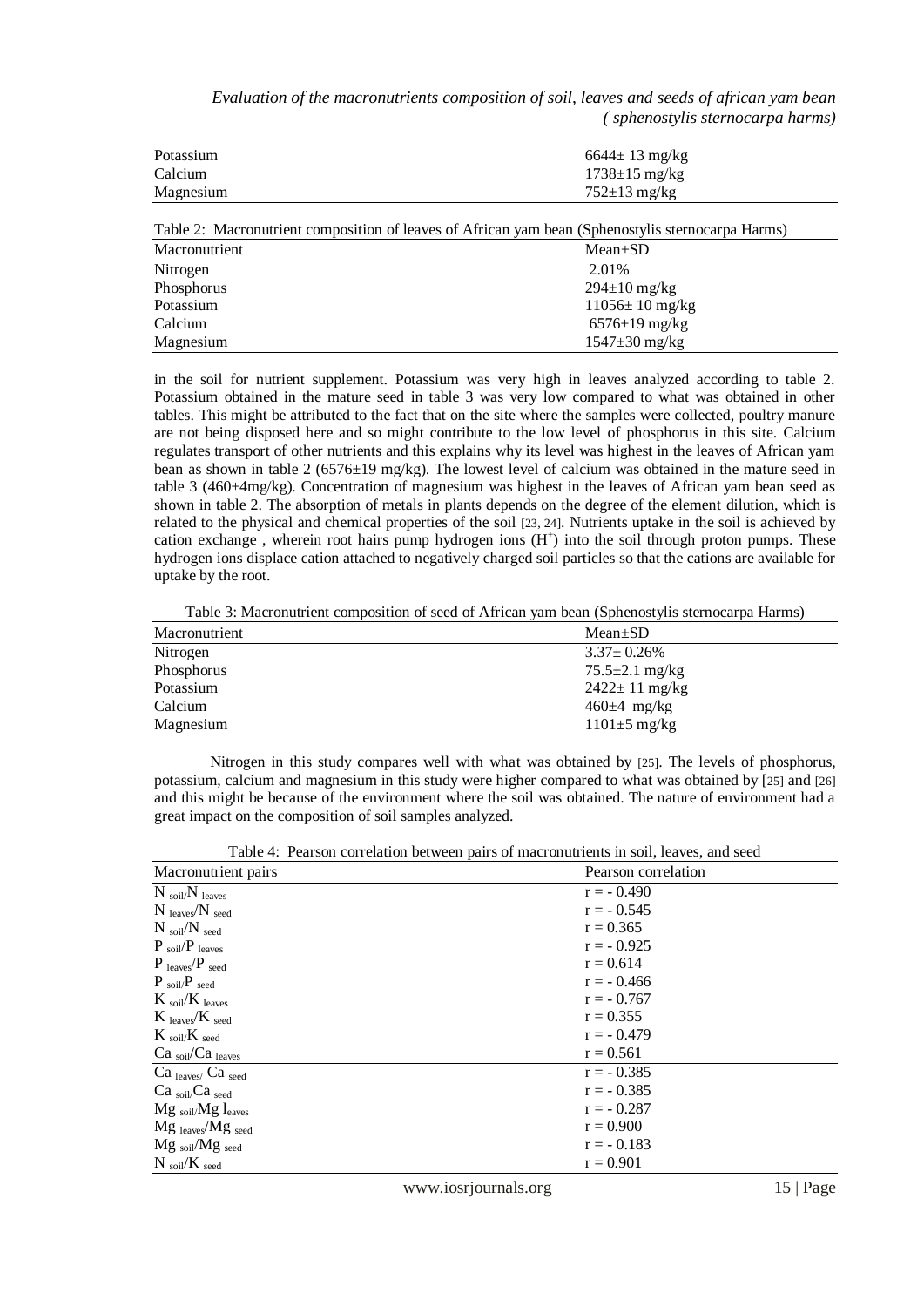*Evaluation of the macronutrients composition of soil, leaves and seeds of african yam bean ( sphenostylis sternocarpa harms)*

| $N_{\text{soil}}/Mg_{\text{soil}}$  | $r = 0.943$ |
|-------------------------------------|-------------|
| $N_{\text{leaves}}/P_{\text{soil}}$ | $r = 0.860$ |

#### **2.1 Statistical analysis**

Statistical analysis reveals a significant difference in means of macronutrients obtained for soil, leaves and seeds of African yam beans using one-way analysis of variance(ANOVA) at  $p < 0.05$ . Significant positive correlation was observed between some macronutrients signifying that there is a kind of association between these macronutrients, this is as shown in table 4 and this include N soil K seed (r = 0.901), N soil Mg soil ( $r = 0.943$ ), N leaves<sup>/P</sup> soil ( $r = 0.860$ ). Some negative correlations were also noticed between some of the pairs implying that that there is no positive correlation between them as shown in table 5. Positive correlation was observed for macronutrients in leaves/seed compared to soil/leaves and soil/seed except for N leaves/N seed with negative correlation ( $r = -0.545$ ). The reason for the positive correlation between leaves and seed might be because both the seed and leaves get most of their nutrient from the soil and air. Plants uptake essential elements from the soil through their roots and from the air (through their leaves).

#### **III. Conclusion and Recommendation**

Sphenostylis stenocarpa is a less utilized crop in Nigeria. The leaves of African yam bean can also be consumed by both human beings and animals since it can also be used as fodder for livestock which makes the overall value of the plant even greater. Very little percentage of the population makes use of this crop as a good source of macronutrients. Most people prefer other cowpea to this legume. The study reveals higher macronutrients levels in soil and leaves of African yam bean as compared to the seed, which is edible but takes longer time to cook. Highest priority should be given to reduction of cooking time, which was cited as the main problem by farmers. Indeed the African yam bean has a potential role in contributing to national food security when developed to such an extent that it becomes accepted nationwide as a component of some popular meals. There is evidence that the crop produces as much seed per unit area as cowpea (the most popular tropical legume) or winged bean (a promising tropical legume).

### **Acknowledgments**

The authors appreciate the Osun State Polytechnic, Iree. Nigeria for providing the facilities used for the research work. We are also grateful to all the technologists for their assistance.

#### References

- [1] G.Y.P. Klu, H.M. Amoatey, D. Bansa, and E.K.. Kumaya, Cultivation and use of African Yam Bean Sphenostylis stenocarpa in the Volta region of Ghana. Plant Genet. Newleft. 124, 2000, 13-16.
- [2] D. Potter, Economic botany of Sphenostylis stenocarpa (Leguminosae). Econ. Bot. 46, 1992, 262-275.
- [3] D.E.C. Corbridge, Phosphorous : An Outline of its Chemistry, Biochemistry and Technology, 5th ed. Elsevier Amsterdam. ISBN 0-444-89307-5, 1995.
- [4] T. Campbell, and T. Campbell, The China study. Dallas Benella Books. ISBN 1932100385, 2005.
- [5] S.E. Lakhan, and K.F. Vieira, Nutrition therapies for mental disorders. Nutri. J.7:2.doi:10.1186/1475-2891-7-2.PMID 18208598. PMC 2248201[. http://www.nutritionJ.](http://www.nutritionj/) Com/content/7/1/2, 2008.
- [6] D.L. Nelson, and M.M. Cox, Lehninger Principles of Biochemiatry,3rd ed. Worth Publishing, New York ISBN 1-57259-153- 6, 2000.
- [7] J.B. Jones, A guide for the hydroponic and soil-less culture grower. Timber Press, Beaverton, Oregon, 1983, 124.
- [8] S.U. Reminson, Basic principles of crop physiology. Sadoh Press Nig. Limited. Benin City. 2005, 170.
- [9] C.E Umebese, and Ade- O.E. Ademilua, and B.O . Olonisakin, Impact of combined industrial effluent on metal accumulation, nitrate reductase activity and yield of two cultivars of vigna unguiculata (L.) walp. J. Environ. Sci. Technol., 2, 2009, 146- 152.
- [10] K.O. Rachie, and L.M. Roberts, Grain legumes of the lowland tropics. Advances in Agronomy. 26, 1974, 1-32.
- [11] D.O. Edem, C.I. Amugo, and O.U. Eka, Chemical composition of yam bean ( Sphenostylis stenocarpa). Tropical Science. 30, 1990, 59-63.